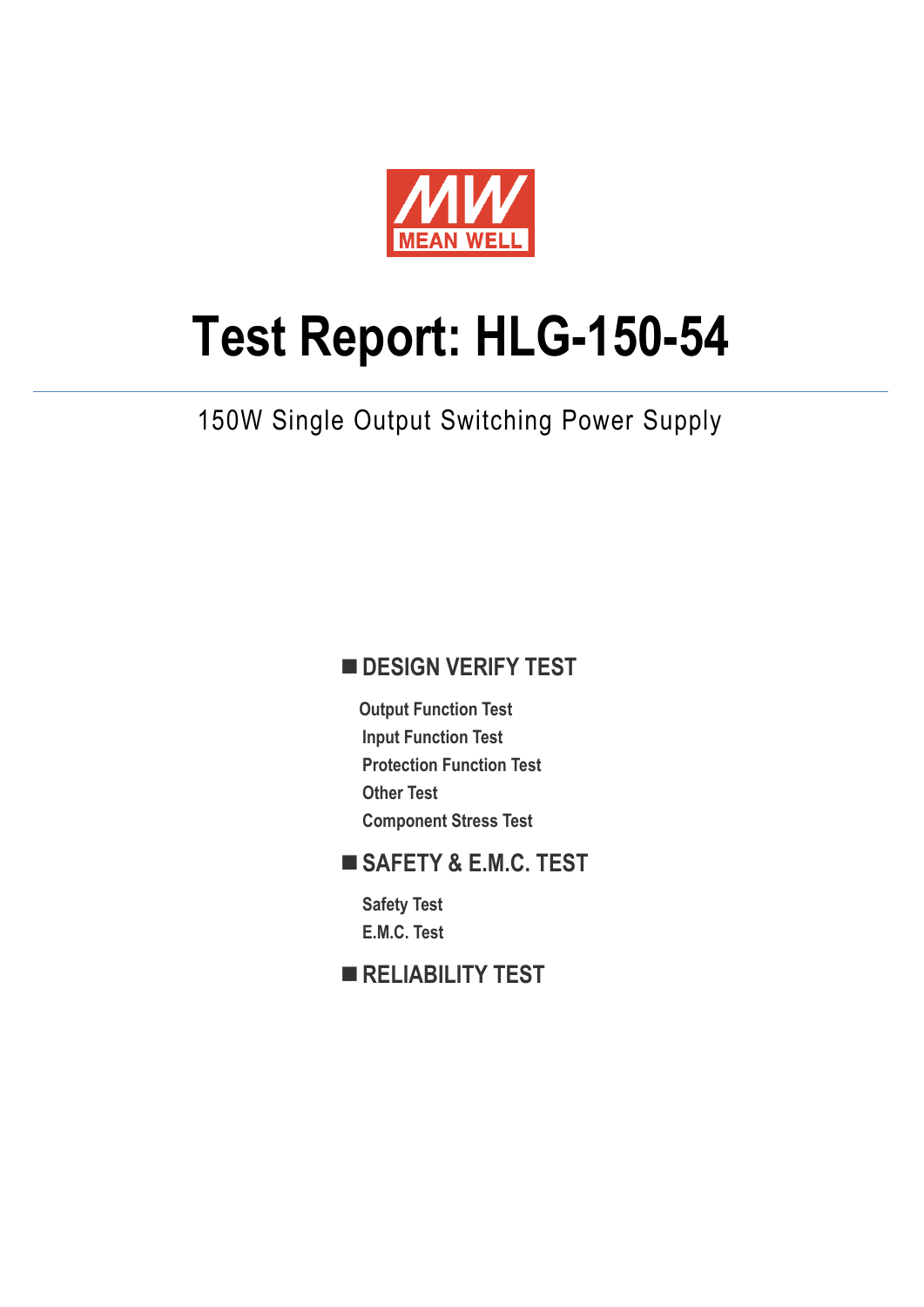

#### **DESIGN VERIFY TEST**

**OUTPUT FUNCTION TEST**

| <b>NO</b>      | <b>TEST ITEM</b>                      | <b>SPECIFICATION</b>                         | <b>TEST CONDITION</b>                                                                                               | <b>RESULT</b>                                      | <b>VERDICT</b> |
|----------------|---------------------------------------|----------------------------------------------|---------------------------------------------------------------------------------------------------------------------|----------------------------------------------------|----------------|
| $\mathbf{1}$   | <b>RIPPLE &amp; NOISE</b>             | V1: 200 mVp-p (Max)                          | I/P: 230 VAC<br>V1: 69.6<br>mVp-p (Max)<br>O/P:FULL LOAD<br>Ta:25 $°C$                                              |                                                    | ${\sf P}$      |
| $\overline{2}$ | <b>OUTPUT VOLTAGE</b><br>ADJUST RANGE | CH1: 49V~58 V                                | I/P: 230 VAC<br>I/P:115VAC<br>O/P:MIN LOAD<br>Ta: $25^{\circ}$ C                                                    | 47.84 V~59.43 V /230VAC<br>47.83 V~59.43 V/115VAC  | ${\sf P}$      |
| 3              | <b>CURRENT ADJ RANGE</b>              | 1.68A~2.8A                                   | I/P: 230 VAC<br>O/P:FULL LOAD<br>Ta: $25^{\circ}$ C                                                                 | 1.139 $A - 3.6A$                                   | P              |
| $\overline{4}$ | <b>CONSTANT CURRENT REGION</b>        | 27V~54V                                      | I/P: 230 VAC<br>O/P:CV MODE<br>Ta: $25^{\circ}$ C                                                                   | O/P=27V: 2.82 A<br>O/P=53: 2.82 A                  | P              |
| 5              | OUTPUT VOLTAGE<br><b>TOLERANCE</b>    | $V1: -1\% \sim 1\%$ (Max)                    | I/P: 100 VAC /264VAC<br>O/P:FULL/ 0% LOAD<br>Ta: $25^{\circ}$ C                                                     | V1: -0.05 %~0.05 %                                 | ${\sf P}$      |
| 6              | <b>LINE REGULATION</b>                | $V1: -0.5\% \sim 0.5\%$ (Max)                | I/P:100 VAC ~264 VAC<br>O/P:FULL LOAD<br>Ta: $25^{\circ}$ C                                                         | $V1: -0.02$ %~0.02 %                               | P              |
| $\overline{7}$ | <b>LOAD REGULATION</b>                | $V1: -0.5\% \sim 0.5\%$ (Max)                | I/P: 230 VAC<br>O/P:FULL ~MIN LOAD<br>Ta: $25^{\circ}$ C                                                            | V1: -0.05 %~0.05 %                                 | P              |
| 8              | SET UP TIME                           | 230VAC/2500 ms (Max)<br>115VAC/2500 ms (Max) | I/P: 230 VAC<br>I/P: 115 VAC<br>O/P:FULL LOAD<br>Ta: $25^{\circ}$ C                                                 | 230VAC/ 856<br>ms<br>115 VAC/ 1708<br>ms           | P              |
| 9              | <b>RISE TIME</b>                      | 230VAC/80 ms (Max)<br>115VAC/80 ms (Max)     | I/P: 230 VAC<br>I/P: 115 VAC<br>O/P:FULL LOAD<br>Ta: $25^{\circ}$ C                                                 | 230VAC/ 8.9<br>ms<br>115 VAC/ 9.4<br>ms            | ${\sf P}$      |
| 10             | HOLD UP TIME                          | 230VAC/ 16 ms (Typ)<br>115VAC/ 16 ms (Typ)   | I/P: 230 VAC<br>I/P: 115 VAC<br>O/P:FULL LOAD<br>Ta: $25^{\circ}$ C                                                 | 230VAC/<br>21<br>ms<br><b>115 VAC/</b><br>21<br>ms | ${\sf P}$      |
|                | 11 OVER/UNDERSHOOT TEST               | $< +5\%$                                     | I/P: 230 VAC<br>O/P:FULL LOAD<br>Ta: $25^{\circ}$ C                                                                 | TEST:< 5 %                                         | P              |
| 12             | <b>DYNAMIC LOAD</b>                   | V1:5400 mVp-p                                | I/P: 230 VAC<br>O/P:(1)FULL /Min LOAD<br>90%DUTY/1KHZ<br>(2) FULL / Min LOAD<br>90%DUTY/120HZ<br>Ta: $25^{\circ}$ C | 418 mVp-p<br>2020 mVp-p                            | ${\sf P}$      |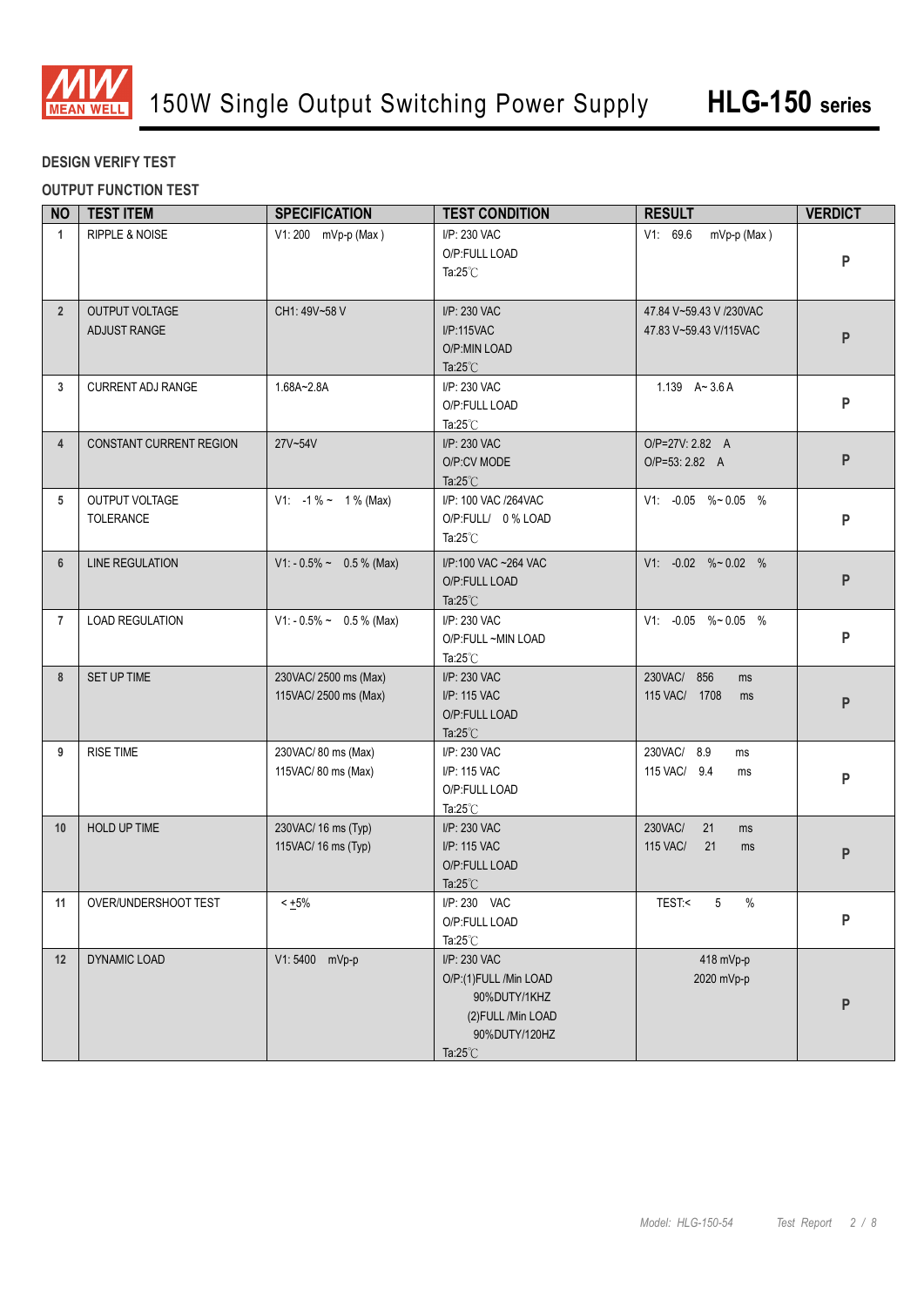

| 13 | <b>DIMMER TEST</b> | SPEC:                                                             |                                                                     |        |            |        |        |            |        |            |            |        |            |   |
|----|--------------------|-------------------------------------------------------------------|---------------------------------------------------------------------|--------|------------|--------|--------|------------|--------|------------|------------|--------|------------|---|
|    | (B Type only)      |                                                                   | *Reference resistance value for output current adjustment (Typical) |        |            |        |        |            |        |            |            |        |            |   |
|    |                    |                                                                   | Resistance<br>value                                                 | 10K    | <b>20K</b> | 30K    | 40K    | <b>50K</b> | 60K    | <b>70K</b> | <b>80K</b> | 90K    | 100K       |   |
|    |                    |                                                                   | Output<br>current                                                   | 10%    | 20%        | 30%    | 40%    | 50%        | 60%    | 70%        | 80%        | 90%    | 100%       |   |
|    |                    | *1 ~ 10V dimming function for output current adjustment (Typical) |                                                                     |        |            |        |        |            |        |            |            |        |            |   |
|    |                    |                                                                   | Dimming<br>value                                                    | 1V     | 2V         | 3V     | 4V     | 5V         | 6V     | 7V         | 8V         | 9V     | 10V        |   |
|    |                    |                                                                   | Output<br>current                                                   | 10%    | 20%        | 30%    | 40%    | 50%        | 60%    | 70%        | 80%        | 90%    | 100%       |   |
|    |                    |                                                                   | *10V PWM signal for output current adjustment (Typical)             |        |            |        |        |            |        |            |            |        |            |   |
|    |                    |                                                                   | Duty value                                                          | 10%    | 20%        | 30%    | 40%    | 50%        | 60%    | 70%        | 80%        | 90%    | 100%       |   |
|    |                    |                                                                   | Output<br>current                                                   | 10%    | 20%        | 30%    | 40%    | 50%        | 60%    | 70%        | 80%        | 90%    | 100%       |   |
|    |                    |                                                                   |                                                                     |        |            |        |        |            |        |            |            |        |            |   |
|    |                    |                                                                   | TEST RESULT: $I/P$ : 230 VAC Ta : 25 °C                             |        |            |        |        |            |        |            |            |        |            | P |
|    |                    |                                                                   | Resistance<br>value                                                 | 10K    | 20K        | 30K    | 40K    | <b>50K</b> | 60K    | <b>70K</b> | <b>80K</b> | 90K    | 100K       |   |
|    |                    | $\mathbf{1}$                                                      | Output<br>current                                                   | 0.294A | 0.592A     | 0.867A | 1.154A | 1.446A     | 1.735A | 2.018A     | 2.280A     | 2.612A | 2.906A     |   |
|    |                    |                                                                   | %                                                                   | 10.50% | 21.14%     | 30.96% | 41.21% | 51.64%     | 61.96% | 72.07%     | 81.43%     | 93.29% | 103.79%    |   |
|    |                    |                                                                   | Dimming<br>value                                                    | 1V     | 2V         | 3V     | 4V     | 5V         | 6V     | 7V         | 8V         | 9V     | <b>10V</b> |   |
|    |                    | $\overline{2}$                                                    | Output<br>current                                                   | 0.283A | 0.568A     | 0.851A | 1.128A | 1.410A     | 1.691A | 1.970A     | 2.250A     | 2.532A | 2.814A     |   |
|    |                    |                                                                   | %                                                                   | 10.11% | 20.29%     | 30.39% | 40.29% | 50.36%     | 60.39% | 70.36%     | 80.36%     | 90.43% | 100.50%    |   |
|    |                    |                                                                   | Duty<br>value                                                       | 10%    | 20%        | 30%    | 40%    | 50%        | 60%    | 70%        | 80%        | 90%    | 100%       |   |
|    | 3                  | Output<br>current                                                 | 0.308A                                                              | 0.592A | 0.873A     | 1.152A | 1.432A | 1.712A     | 1.992A | 2.273A     | 2.554A     | 2.833A |            |   |
|    |                    |                                                                   | %                                                                   | 11.00% | 21.14%     | 31.18% | 41.14% | 51.14%     | 61.14% | 71.14%     | 81.18%     | 91.21% | 101.18%    |   |
|    |                    |                                                                   |                                                                     |        |            |        |        |            |        |            |            |        |            |   |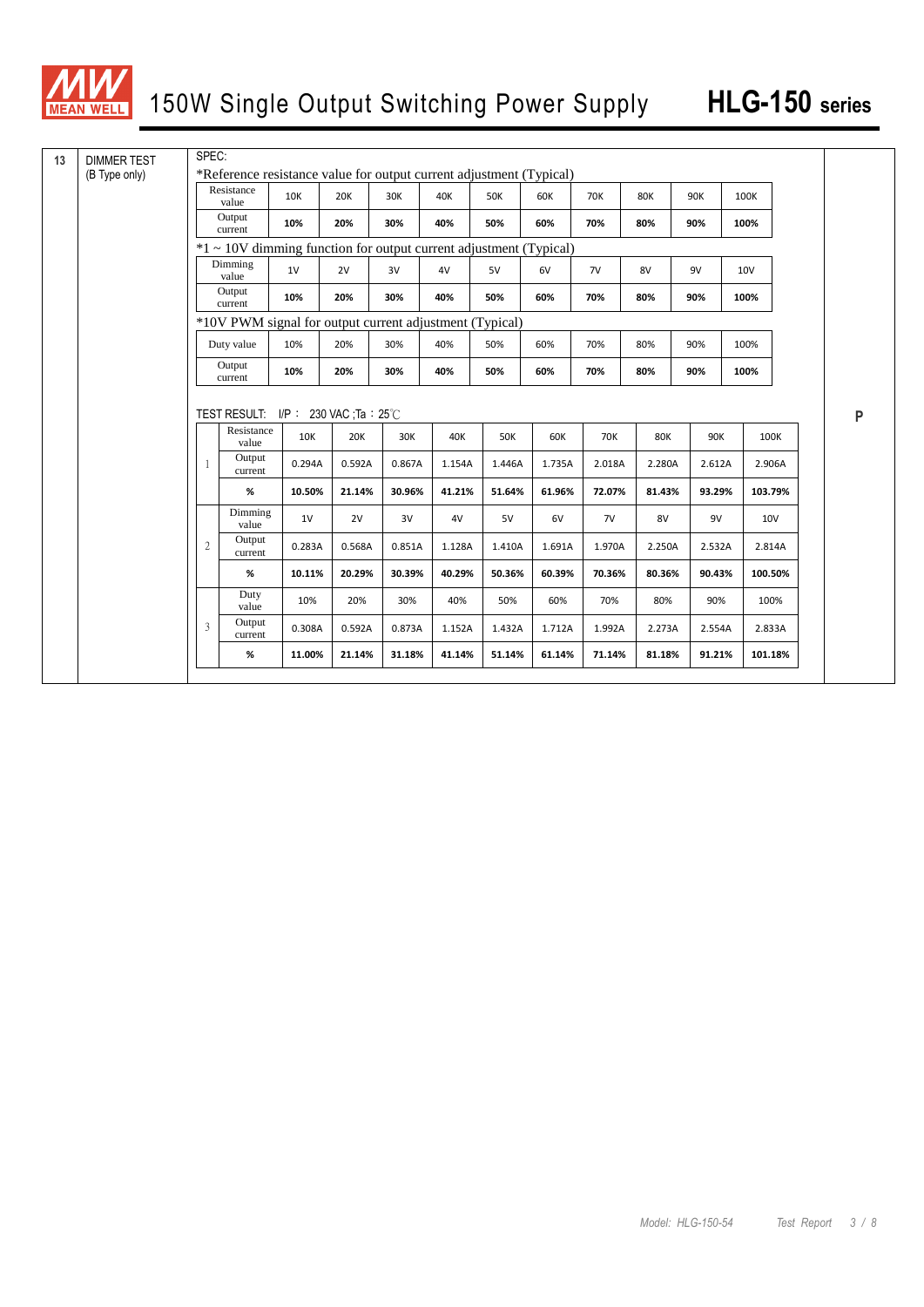

#### **INPUT FUNCTION TEST**

| <b>NO</b>            | <b>TEST ITEM</b>             | <b>SPECIFICATION</b>                                         | <b>TEST CONDITION</b>                                                                                                                     | <b>RESULT</b>                                       | <b>VERDICT</b> |
|----------------------|------------------------------|--------------------------------------------------------------|-------------------------------------------------------------------------------------------------------------------------------------------|-----------------------------------------------------|----------------|
| $\blacktriangleleft$ | <b>INPUT VOLTAGE RANGE</b>   | 90VAC~264 VAC                                                | I/P:TESTING<br>O/P:FULL LOAD<br>Ta: $25^{\circ}$ C                                                                                        |                                                     |                |
|                      |                              |                                                              | $I/P$ :<br>(1)LOW-LINE-3V=87 V<br>(2)HIGH-LINE=264 V<br>O/P:FULL/MIN LOAD<br>ON: 30 Sec. OFF: 30 Sec 10MIN<br>(AC POWER ON/OFF NO DAMAGE) | TEST: OK                                            | P              |
| $\overline{2}$       | <b>INPUT FREQUENCY RANGE</b> | $47$ HZ ~63 HZ<br>NO DAMAGE OSC                              | I/P: 100 VAC ~264VAC<br>O/P:FULL~MIN LOAD<br>Ta: $25^{\circ}$ C                                                                           | OK                                                  | P              |
| 3                    | POWER FACTOR                 | 0.95/230 VAC FULL LOAD (TYP)<br>0.98/115 VAC FULL LOAD (TYP) | I/P: 230 VAC<br>I/P: 115 VAC<br>O/P:FULL LOAD<br>Ta: $25^{\circ}$ C                                                                       | PF=0.968 /230V/100%LOAD<br>PF= 0.997 /115V/100%LOAD | P              |
| $\overline{4}$       | <b>EFFICIENCY</b>            | 94% (TYP)                                                    | I/P: 230 VAC<br>O/P:FULL LOAD<br>Ta: $25^{\circ}$ C                                                                                       | $\frac{0}{0}$<br>94.06                              | P              |
| 5                    | <b>INPUT CURRENT</b>         | 230 V/ 0.75 A<br>115 V/ 1.7 A                                | I/P: 230 VAC<br>I/P: 115 VAC<br>O/P:FULL LOAD<br>Ta: $25^{\circ}$ C                                                                       | $I = 0.73$ A 230 VAC<br>$1 = 1.5$<br>A/ 115VAC      | P              |
| 6                    | <b>INRUSH CURRENT</b>        | 230 V/ 65A (Typ)<br><b>COLD START</b>                        | I/P: 230 VAC<br>O/P:FULL LOAD<br>Ta: $25^{\circ}$ C                                                                                       | A/230VAC<br>$I = 58$                                | P              |

#### **PROTECTION FUNCTION TEST**

| <b>NO</b>      | <b>TEST ITEM</b>               | <b>SPECIFICATION</b>                          | <b>TEST CONDITION</b>                                                               | <b>RESULT</b>                                                                                                                                      | <b>VERDICT</b> |
|----------------|--------------------------------|-----------------------------------------------|-------------------------------------------------------------------------------------|----------------------------------------------------------------------------------------------------------------------------------------------------|----------------|
| 1              | OVER LOAD PROTECTION           | 95 %~108 %                                    | I/P: 264VAC<br>I/P: 230 VAC<br>I/P: 100 VAC<br>O/P:TESTING<br>Ta: $25^{\circ}$ C    | %/264VAC<br>105<br>%/230VAC<br>105<br>%//100VAC<br>105<br>Constant current limiting, recovers<br>automatically after fault condition is<br>removed | P              |
| $\overline{2}$ | <b>OVER VOLTAGE PROTECTION</b> | V1: 59V~65V                                   | I/P: 264VAC<br>I/P: 230 VAC<br>$I/P$ : 90 VAC<br>O/P:MIN LOAD<br>Ta: $25^{\circ}$ C | 61.54 V/264VAC<br>61.69 V/230VAC<br>61.50 V/ 100VAC<br>Shut down o/p voltage with auto<br>recovery or re-power on to recovery                      | P              |
| 3              | OVER TEMPERATURE PROTECTION    | SPEC:<br>RTH2: 100±10℃ O.T.P.<br>NO DAMAGE    | I/P: 230 VAC<br>O/P:FULL LOAD                                                       | O.T.P. Active<br>Shut down o/p voltage with auto<br>recovery or re-power on to recovery                                                            | P              |
| $\overline{4}$ | SHORT PROTECTION               | <b>SHORT EVERY OUTPUT</b><br>1 HOUR NO DAMAGE | I/P: 264VAC<br>O/P: FULL LOAD<br>Ta: $25^{\circ}$ C                                 | NO DAMAGE<br>Hiccup Mode                                                                                                                           | P              |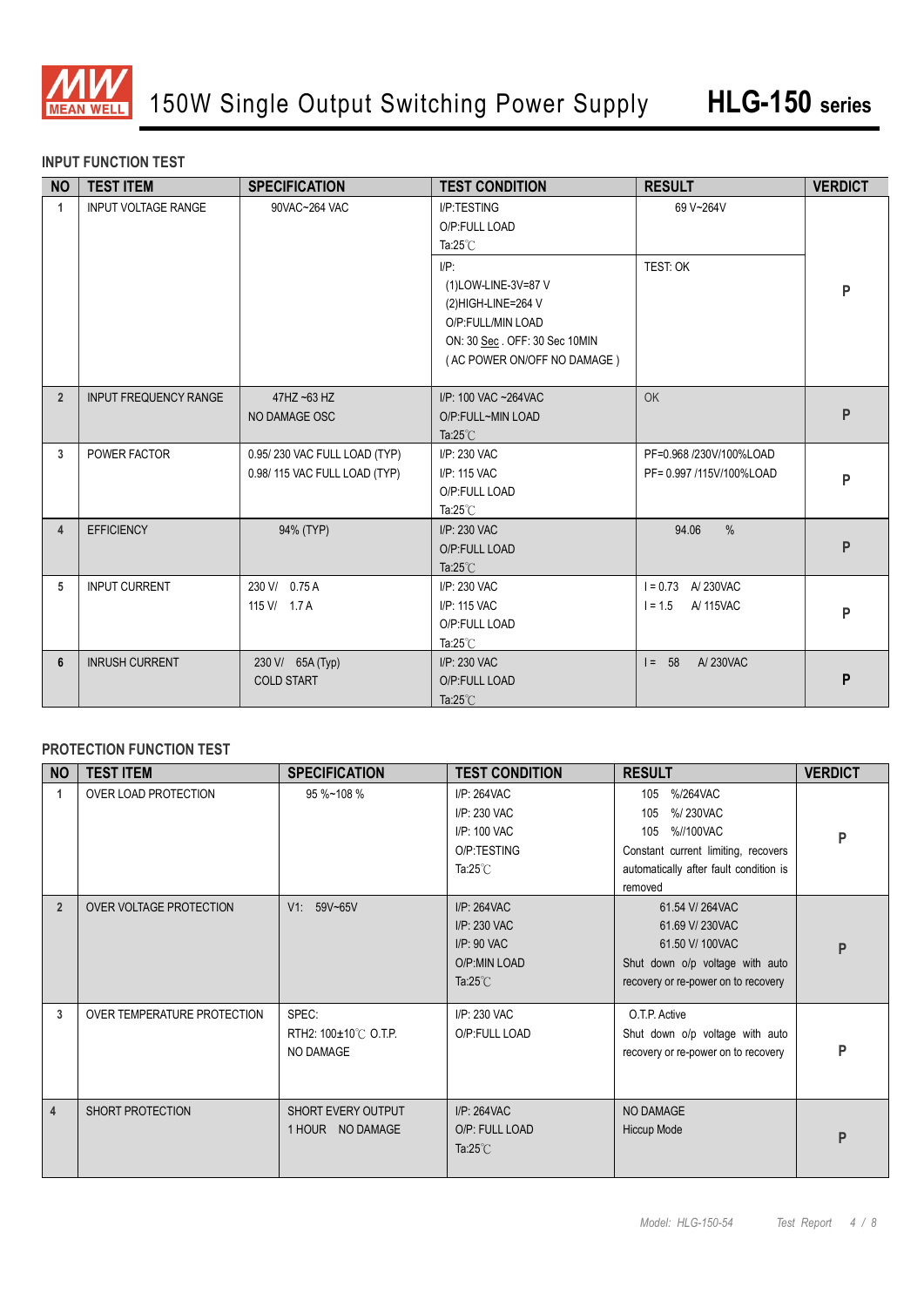

#### **COMPONENT STRESS TEST**

| <b>NO</b>      | <b>TEST ITEM</b>                                      | <b>SPECIFICATION</b>                       | <b>TEST CONDITION</b>                                                                                                                                   | <b>RESULT</b>                                                                | <b>VERDICT</b> |
|----------------|-------------------------------------------------------|--------------------------------------------|---------------------------------------------------------------------------------------------------------------------------------------------------------|------------------------------------------------------------------------------|----------------|
| $\mathbf{1}$   | Power Transistor<br>(D to S) or (C to E) Peak Voltage | Q5 Rated<br>12A/500V                       | $I/P$ : High-Line +3V = 267V<br>O/P: (1)Full Load Turn on<br>(2) Output Short<br>(3) Full load continue<br>Ta: $25^{\circ}$ C                           | $(1)$ 472 V<br>446 V<br>(2)<br>$(3)$ 454 V                                   | P              |
| $2^{\circ}$    | Diode Peak Voltage                                    | Q101<br>Rated<br>30A/150V<br>Q102<br>Rated | I/P: High-Line +3V =267V<br>O/P: (1)Full Load Turn on<br>(2)Output Short<br>(3) Full load continue<br>Ta: $25^{\circ}$ C<br>I/P : High-Line +3V = 267 V | 125 V<br>(1)<br>(2)<br>9.6<br>V<br>120<br>$\vee$<br>(3)<br>$(1)$ 125 V       | P              |
|                |                                                       | 30A/150V                                   | O/P: (1)Full Load Turn on<br>(2)Output Short<br>(3) Full load continue<br>Ta: $25^{\circ}$ C                                                            | 10 V<br>(2)<br>120 V<br>(3)                                                  |                |
| 3              | Input Capacitor Voltage                               | C5 Rated:<br>100u/450V                     | $I/P$ : High-Line +3V = 267V<br>O/P: (1)Full Load Turn on /Off<br>(2) Min load Turn on /Off<br>(3) Full Load / Min load<br>Change<br>Ta: $25^{\circ}$ C | 437<br>$\vee$<br>(1)<br>(2)<br>437.1<br>$\vee$<br>(3)<br>437<br>V            | P              |
| $\overline{4}$ | Control IC Voltage Test                               | U 900 Rated<br>8.85V~16V                   | $I/P$ : High-Line +3V = 267V<br>O/P: (1)Full Load Turn on /Off<br>(2) Min load Turn on /Off<br>(3) Full Load / Min load<br>Change<br>Ta: $25^{\circ}$ C | 13.455<br>$\vee$<br>(1)<br>13.367<br>(2)<br>$\vee$<br>$(3)$ 13.367<br>$\vee$ | P              |
| 5              | P.F.C Transistor<br>(D to S) or (C to E) Peak Voltage | Rated<br>Q1<br>17A/600V                    | $I/P$ : High-Line +3V = 267 V<br>O/P: (1)Full Load Turn on<br>(2)Output Short<br>(3) Full load continue<br>Ta: $25^{\circ}$ C                           | 476<br>$\vee$<br>(1)<br>$\vee$<br>(2)<br>450<br>$\vee$<br>(3)<br>458         | P              |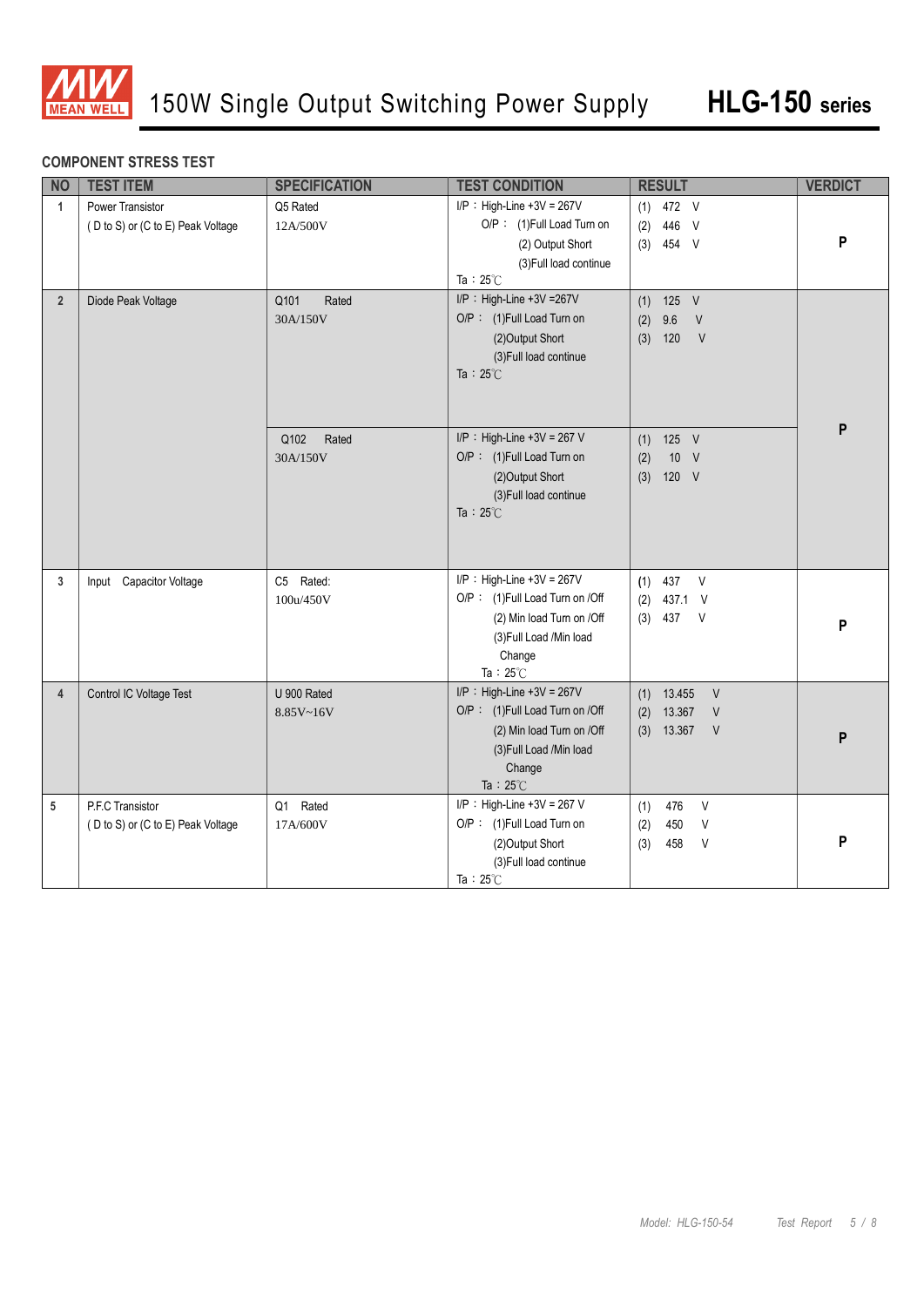

### **SAFETY & EMC TEST**

#### **SAFETY TEST**

| <b>NO</b>      | <b>TEST ITEM</b>            | <b>SPECIFICATION</b>                                                                                 | <b>TEST CONDITION</b>                                                                                        | <b>RESULT</b>                                                                                         | <b>VERDICT</b> |
|----------------|-----------------------------|------------------------------------------------------------------------------------------------------|--------------------------------------------------------------------------------------------------------------|-------------------------------------------------------------------------------------------------------|----------------|
| -1             | <b>WITHSTAND VOLTAGE</b>    | IEC60950-1<br>I/P-O/P: 3.75KVAC/min<br>I/P-FG:2 KVAC/min<br>O/P-FG:1.5KVAC/min                       | I/P-O/P: 4 KVAC/min<br>I/P-FG: 2.4KVAC/min<br>O/P-FG: 1.8 KVAC/min<br>Ta:25 $°C$                             | I/P-O/P: 2.622<br>mA<br>I/P-FG: 2.284<br>mA<br>O/P-FG: 3.39<br>mA<br>NO DAMAGE                        | P              |
| $\overline{2}$ | <b>ISOLATION RESISTANCE</b> | $I/P$ -O/P:500VDC>100M $\Omega$<br>$I/P$ -FG: 500VDC>100M $\Omega$<br>$O/P$ -FG:500VDC>100M $\Omega$ | $I/P$ -O/P:<br>500 VDC<br>$I/P-FG$ :<br>500<br><b>VDC</b><br>O/P-FG: 500<br><b>VDC</b><br>Ta: $25^{\circ}$ C | $I/P$ -O/P: 30<br>$G\Omega$<br>$I/P-FG: 29.5$<br>$G \Omega$<br>$O/P-FG:30$<br>$G \Omega$<br>NO DAMAGE | P              |
| 3              | <b>GROUNDING CONTINUITY</b> | IEC60950-1<br>FG(PE) TO CHASSIS<br>OR TRACE < $100 \text{ m}\Omega$                                  | 40A<br>2 <sub>min</sub><br>Ta:25 $°C$                                                                        | 9<br>mΩ                                                                                               | P              |
| $\overline{4}$ | <b>LEAKAGE CURRENT</b>      | IEC60950-1<br>$< 0.75$ mA / 240VAC                                                                   | I/P: 240 VAC<br>O/P:Min LOAD<br>Ta: $25^{\circ}$ C                                                           | $L-FG: 0.20$<br>mA<br>N-FG: 0.20<br>mA                                                                | P              |
| 5              | <b>APPROVAL</b>             | TUV: Certificate NO : E334940<br>UL: File NO : R50185176                                             |                                                                                                              |                                                                                                       | P              |

#### **E.M.C TEST**

| <b>NO</b>      | <b>TEST ITEM</b>  | <b>SPECIFICATION</b>                                       | <b>TEST CONDITION</b>                                                                              | <b>RESULT</b>                        | <b>VERDICT</b> |
|----------------|-------------------|------------------------------------------------------------|----------------------------------------------------------------------------------------------------|--------------------------------------|----------------|
| 1              | <b>HARMONIC</b>   | EN61000-3-2<br><b>CLASS A</b><br><b>CLASS C</b>            | I/P: 240VAC/50HZ<br>LOAD:LED/ELECTRONIC LOAD<br>O/P:100%/50% LOAD<br>Ta: $25^{\circ}$ C            | PASS                                 | P              |
| $\overline{2}$ | <b>CONDUCTION</b> | EN55022 EN55015<br><b>CLASS B</b>                          | I/P: 230 VAC (50HZ)<br>O/P:FULL/50% LOAD<br>Ta: $25^{\circ}$ C                                     | <b>PASS</b><br>Test by certified Lab | P              |
| 3              | <b>RADIATION</b>  | EN55022 EN55015<br><b>CLASS B</b>                          | I/P: 230 VAC (50HZ)<br><b>PASS</b><br>O/P:FULL LOAD<br>Ta: $25^{\circ}$ C<br>Test by certified Lab |                                      | P              |
| $\overline{4}$ | E.S.D             | EN61000-4-2<br><b>INDUSTRY</b><br>AIR:8KV / Contact:4KV    | I/P: 230 VAC/50HZ<br>O/P:FULL LOAD<br>Ta: $25^{\circ}$ C                                           | CRITERIA A                           | P              |
| 5              | E.F.T             | EN61000-4-4<br><b>INDUSTRY</b><br><b>INPUT: 2KV</b>        | I/P: 230 VAC/50HZ<br>O/P:FULL LOAD<br>Ta: $25^{\circ}$ C                                           | CRITERIA A                           | P              |
| 6              | <b>SURGE</b>      | IEC61000-4-5<br><b>INDUSTRY</b><br>$L-N:2KV$<br>L,N-PE:4KV | I/P: 230 VAC/50HZ<br>O/P:FULL LOAD<br>Ta: $25^{\circ}$ C                                           | CRITERIA A                           | P              |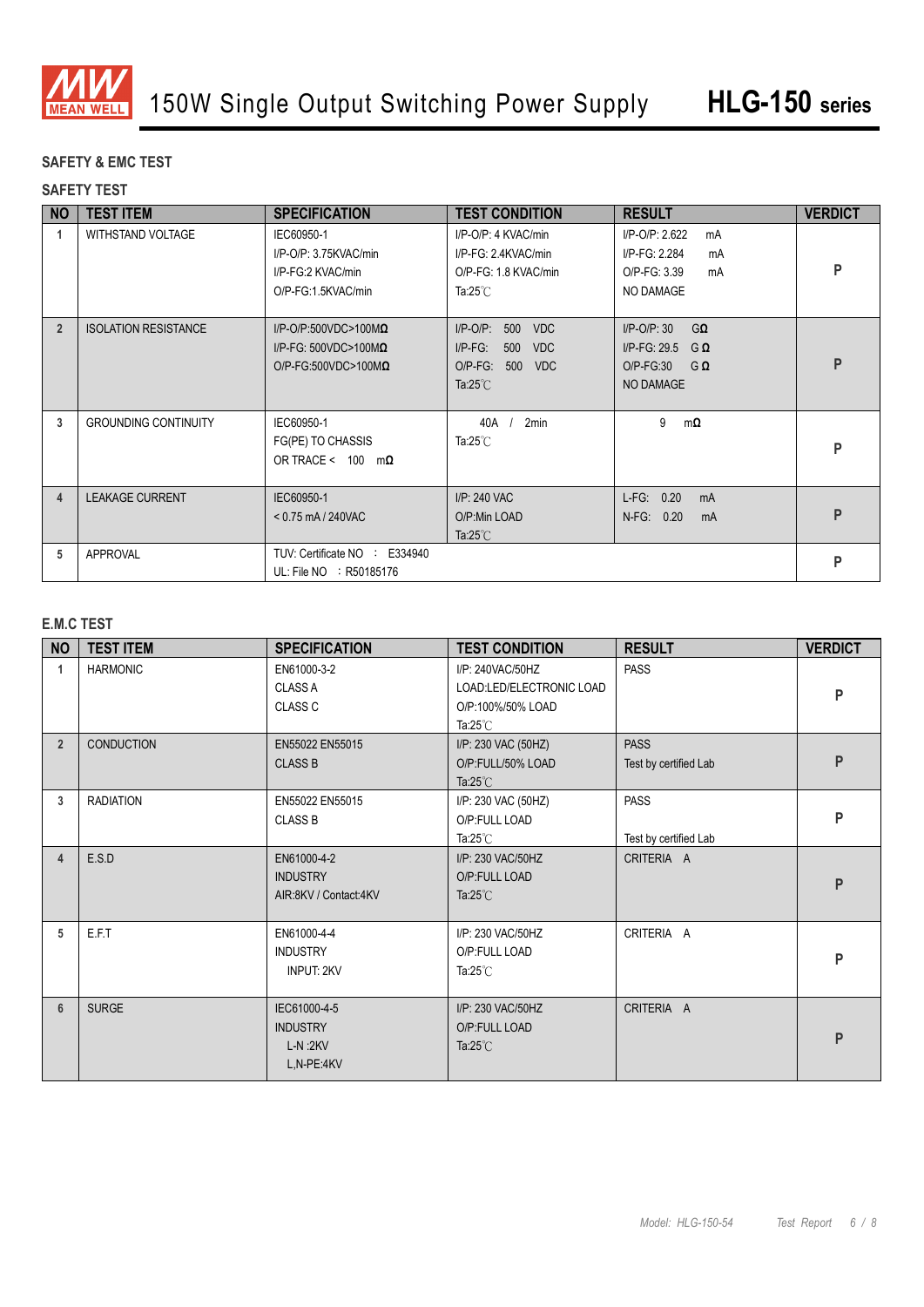

## **Reliability Test**

| <b>NO</b>      | <b>TEST ITEM</b>                  | <b>TEST CONDITION</b><br><b>SPECIFICATION</b>                     |                                |                  | <b>RESULT</b> |                           | <b>VERDICT</b>   |                           |   |
|----------------|-----------------------------------|-------------------------------------------------------------------|--------------------------------|------------------|---------------|---------------------------|------------------|---------------------------|---|
| $\overline{1}$ | TEMPERATURE RISE TEST             | $MODEL : HLG-150H-24$                                             |                                |                  |               |                           |                  |                           |   |
|                |                                   | 1. ROOM AMBIENT BURN-IN: 15.5 HRS                                 |                                |                  |               |                           |                  |                           |   |
|                |                                   | I/P: 230VAC O/P: FULL LOAD Ta= 27.8 $\degree$ C                   |                                |                  |               |                           |                  |                           |   |
|                |                                   |                                                                   | 2. HIGH AMBIENT BURN-IN: 7 HRS |                  |               |                           |                  |                           |   |
|                |                                   | I/P: 230VAC O/P: FULL LOAD Ta=57.8 °C                             |                                |                  |               |                           |                  |                           |   |
|                |                                   |                                                                   |                                |                  |               | ROOM AMBIENT HIGH AMBIENT |                  |                           |   |
|                |                                   |                                                                   | NO                             | Position         |               | Ta= 27.8 $^{\circ}$ C     | Ta=57.8 °C       |                           |   |
|                |                                   |                                                                   | $\mathbf{1}$                   | BD <sub>1</sub>  |               | 50.5°C                    | 77.5°C           |                           |   |
|                |                                   |                                                                   | $\overline{2}$                 | Q <sub>1</sub>   |               | 54.3°C                    | 81.3°C           |                           |   |
|                |                                   |                                                                   | 3                              | L2               |               | 56.1°C                    | 83.1°C           |                           |   |
|                |                                   |                                                                   | $\overline{4}$                 | Q <sub>5</sub>   |               | 55.2°C                    | 82.2°C           |                           |   |
|                |                                   |                                                                   | 5                              | D <sub>2</sub>   |               | 56.3°C                    | 83.3°C           |                           |   |
|                |                                   |                                                                   | 6                              | RTH <sub>2</sub> |               | 51.5°C                    | 78.5°C           |                           | р |
|                |                                   |                                                                   | 7                              | T1               |               | 56.5°C                    | 83.5°C           |                           |   |
|                |                                   |                                                                   | 8                              | Q101             |               | 52.2°C                    | 79.2°C           |                           |   |
|                |                                   |                                                                   | 9                              | D <sub>9</sub>   |               | 53.1°C                    | $80.1^{\circ}$ C |                           |   |
|                |                                   |                                                                   | 10                             | C <sub>102</sub> |               | $49.9^{\circ}$ C          | 76.9°C           |                           |   |
|                |                                   |                                                                   | 11                             | C <sub>201</sub> |               | 50.4°C                    | 77.4°C           |                           |   |
|                |                                   |                                                                   | 12                             | C <sub>16</sub>  |               | 52.0°C                    | 79.0°C           |                           |   |
|                |                                   |                                                                   | 13                             | C106             |               | 47.9°C                    | 74.9°C           |                           |   |
|                |                                   |                                                                   | 14                             | C38              |               | 55.5°C                    | 82.5°C           |                           |   |
|                |                                   |                                                                   | 15                             | LF100            |               | 48.7°C                    | 75.7°C           |                           |   |
|                |                                   |                                                                   | 16                             | U900             |               | 52.7°C                    | 79.7°C           |                           |   |
|                |                                   |                                                                   | 17                             | U <sub>1</sub>   |               | 53.0 $\degree$ C          | $80.0^{\circ}$ C |                           |   |
|                |                                   |                                                                   | 18                             | C <sub>5</sub>   |               | 46.4°C                    | $76^{\circ}$ C   |                           |   |
| $\overline{2}$ | OVER LOAD BURN-IN TEST            | NO DAMAGE                                                         |                                |                  |               | $I/P$ : 264 VAC           |                  | TEST: OK                  |   |
|                |                                   | 1 HOUR (MIN)                                                      |                                |                  |               | O/P: O/P SHORT TEST       |                  |                           | p |
|                |                                   |                                                                   |                                |                  |               | Ta : $25^{\circ}$ C       |                  |                           |   |
| 3              | <b>LOW TEMPERATURE</b>            | TURN ON AFTER 2 HOUR                                              |                                |                  |               | I/P: 264 VAC/100VAC       |                  | TEST: OK                  |   |
|                | TURN ON TEST                      |                                                                   |                                |                  |               | O/P: 95% LOAD             |                  |                           | p |
|                |                                   |                                                                   |                                |                  |               | Ta= $-40^{\circ}$ C       |                  |                           |   |
| $\overline{4}$ | <b>HIGH HUMIDITY</b>              | AFTER 12 HOURS                                                    |                                |                  |               | $I/P$ : 264 VAC           |                  | TEST: OK                  |   |
|                | <b>HIGH TEMPERATURE</b>           | IN CHAMBER ON                                                     |                                |                  |               | O/P: 95% LOAD             |                  |                           |   |
|                | <b>HIGH VOLTAGE</b>               | CONTROL 60 °C                                                     |                                |                  |               | Ta= $60^{\circ}$ C        |                  |                           | р |
|                | TURN ON TEST                      | NO DAMAGE                                                         |                                |                  |               | HUMIDITY= 95 %R.H         |                  |                           |   |
|                |                                   | $+0.03\%$ (0~50°C)                                                |                                |                  |               | I/P: 230 VAC              |                  | $0.012\% (0-50^{\circ}C)$ |   |
| 5              | <b>TEMPERATURE</b><br>COEFFICIENT |                                                                   |                                |                  |               | O/P: FULL LOAD            | $\pm$            |                           |   |
|                |                                   |                                                                   |                                |                  |               |                           |                  |                           | р |
|                |                                   |                                                                   |                                |                  |               |                           |                  |                           |   |
|                | STORAGE TEMPERATURE TEST          | 1. Thermal shock Temperature : $-45^{\circ}$ C ~ +90 $^{\circ}$ C |                                |                  |               |                           |                  |                           |   |
| 6              |                                   | 2. Temperature change rate : 25°C / MIN                           |                                |                  |               |                           | OK               |                           |   |
|                |                                   | 3. Dwell time low and high temperature : 30 MIN/EACH              |                                |                  |               |                           |                  |                           |   |
|                |                                   | 4. Total test cycle: 5 CYCLE                                      |                                |                  |               |                           |                  |                           | р |
|                |                                   | 5. Input/Output condition: STATIC                                 |                                |                  |               |                           |                  |                           |   |
|                |                                   |                                                                   |                                |                  |               |                           |                  |                           |   |
| 7              | THERMAL SHOCK TEST                | 1. Thermal shock Temperature : -35℃~ +65℃                         |                                |                  |               |                           | OK               |                           |   |
|                |                                   | 2. Temperature change rate : 25°C / MIN                           |                                |                  |               |                           |                  |                           |   |
|                |                                   | 3. Dwell time low and high temperature : 30 MIN/EACH              |                                |                  |               |                           |                  |                           | р |
|                |                                   | 4. Total test cycle: 10 CYCLE                                     |                                |                  |               |                           |                  |                           |   |
|                |                                   | 5. Input/Output condition: 230VAC/Full Load AC_ON/OFF_TEST        |                                |                  |               |                           |                  |                           |   |
|                |                                   | turn on 58sec ; turn off 2sec                                     |                                |                  |               |                           |                  |                           |   |